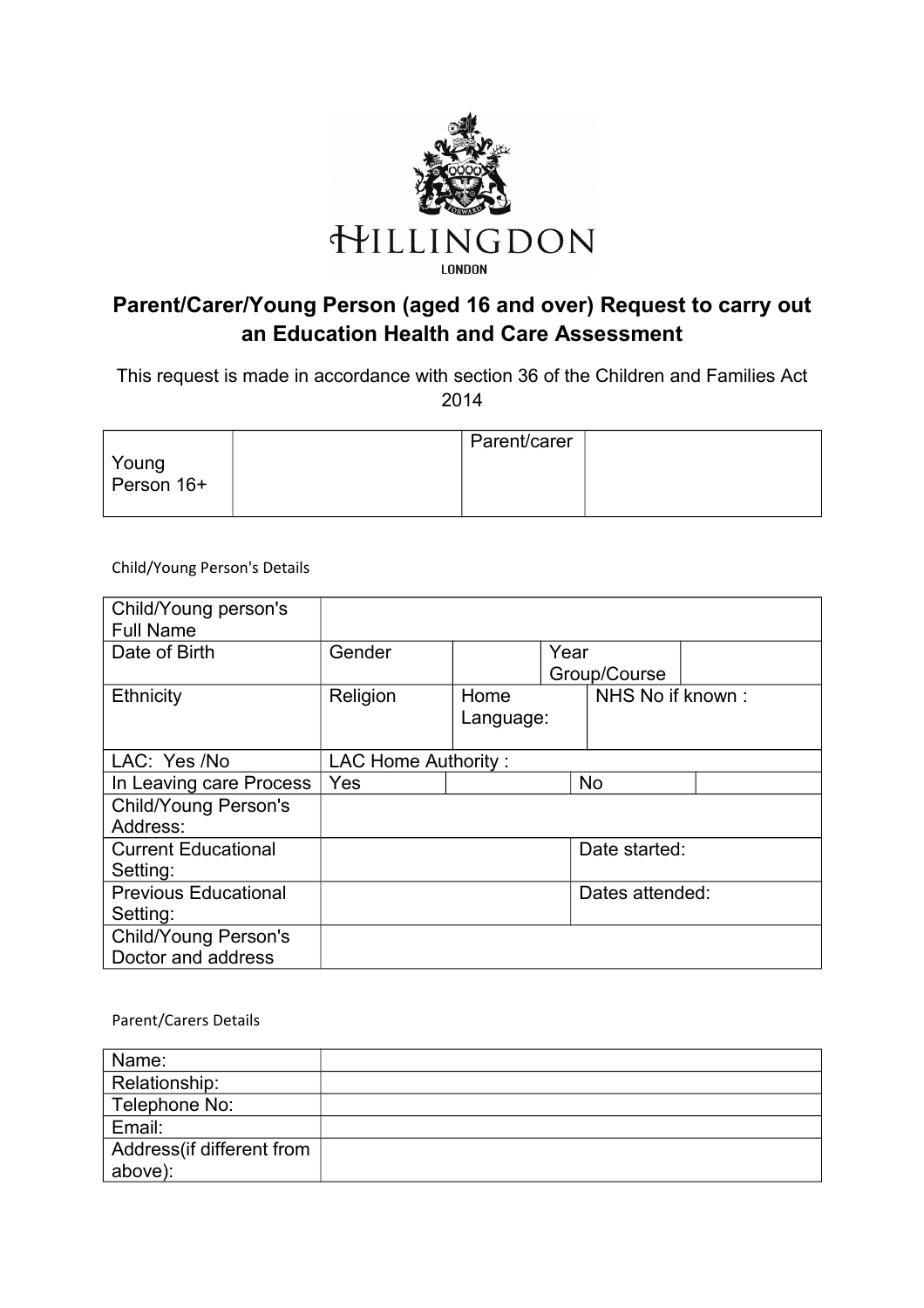#### 2<sup>nd</sup> Parent/Carers Details

| Name:                 |  |
|-----------------------|--|
| Relationship:         |  |
| Telephone No:         |  |
| Email:                |  |
| Address (if different |  |
| from above):          |  |

#### Young person Details

| Young Person Name: |  |
|--------------------|--|
| Telephone No:      |  |
| Email:             |  |
| Address            |  |

### **Please provide information of the child/young person's needs and details as to why you feel an Education, Health and Care Assessment is necessary in relation to the following:**

1. Please state the difficulties in accessing education and making progress?

2. Please outline the educational needs you believe are not being met in the/your current setting?

- 3. What additional support do you believe is required to make progress?
- 4. Please outline what support is in place at present?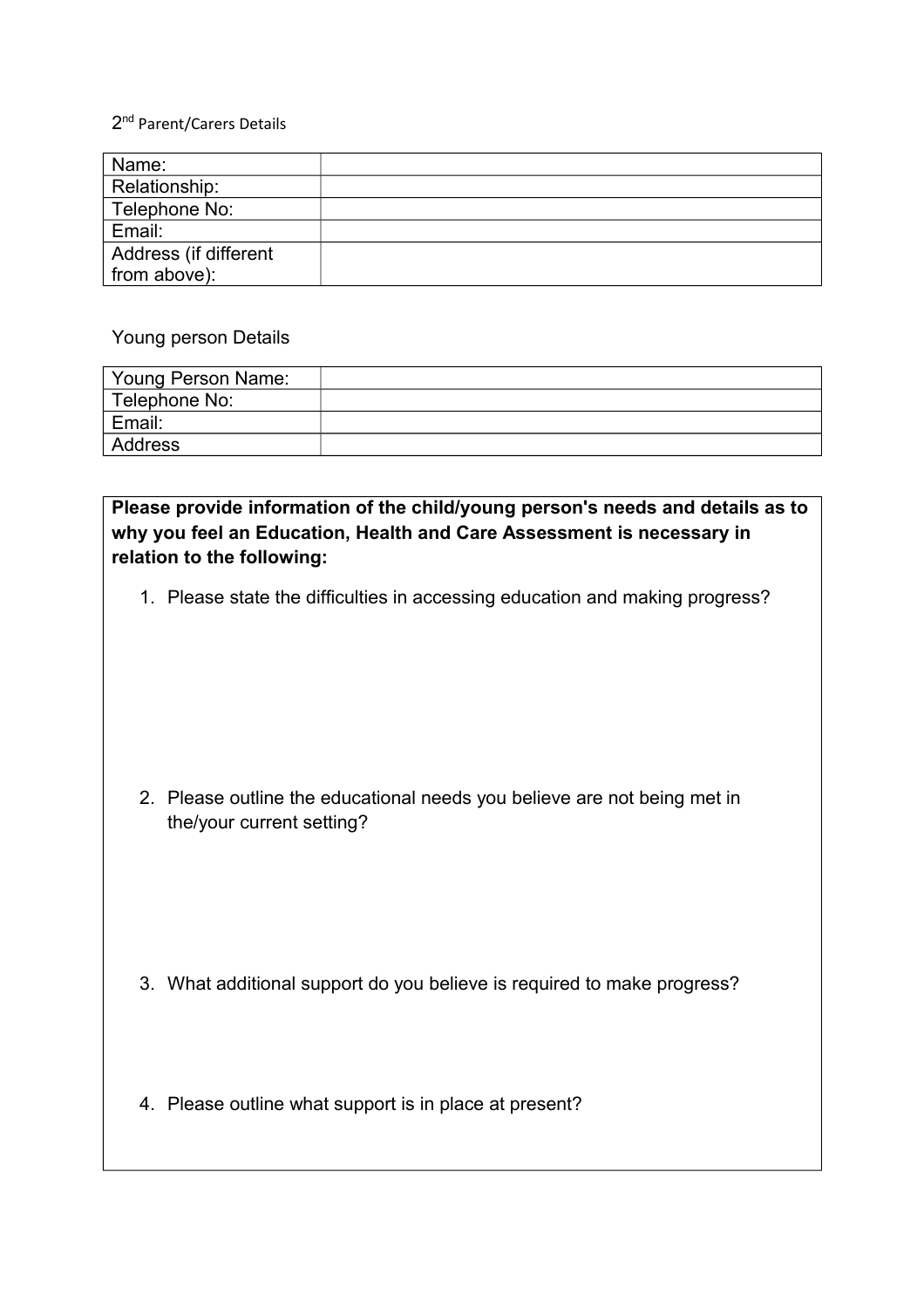Please attach any relevant school/college and professional reports

Please provide details of any current support in place by education, health and care.

| Name | Service | Contact details | Report attached |
|------|---------|-----------------|-----------------|
|      |         |                 | Yes/No          |
|      |         |                 |                 |
|      |         |                 |                 |
|      |         |                 |                 |
|      |         |                 |                 |

I/we would like the Local Authority to consider my / child's special educational needs. I/we give permission to contact my / child's educational setting, health services, social care or other professionals to obtain information about them.

I/we agree for this information to be shared with all relevant professionals as part of the Education, Health and Care needs assessment process.

Parent/Carer;

1<sup>st</sup> Parent/Carer Name \_\_\_\_\_\_\_\_\_\_\_\_\_\_\_\_\_\_Signature\_\_\_\_\_\_\_\_\_\_\_\_\_\_\_\_\_\_\_Date\_\_\_\_\_\_

2<sup>nd</sup> Parent/Carers Name\_\_\_\_\_\_\_\_\_\_\_\_\_\_\_\_Signature\_\_\_\_\_\_\_\_\_\_\_\_\_\_\_\_\_Date\_\_\_\_\_\_\_

Or Young Person's Name (16+)

Signature\_\_\_\_\_\_\_\_\_\_\_\_\_\_\_\_\_\_\_\_\_\_\_\_\_\_\_\_\_\_Date\_\_\_\_\_\_\_\_

Please send this form together with any reports to:

Special Educational Needs Team London Borough of Hillingdon Disability Service 4E/05 Civic Centre Uxbridge Middlesex UB8 1UW

For Office Use Only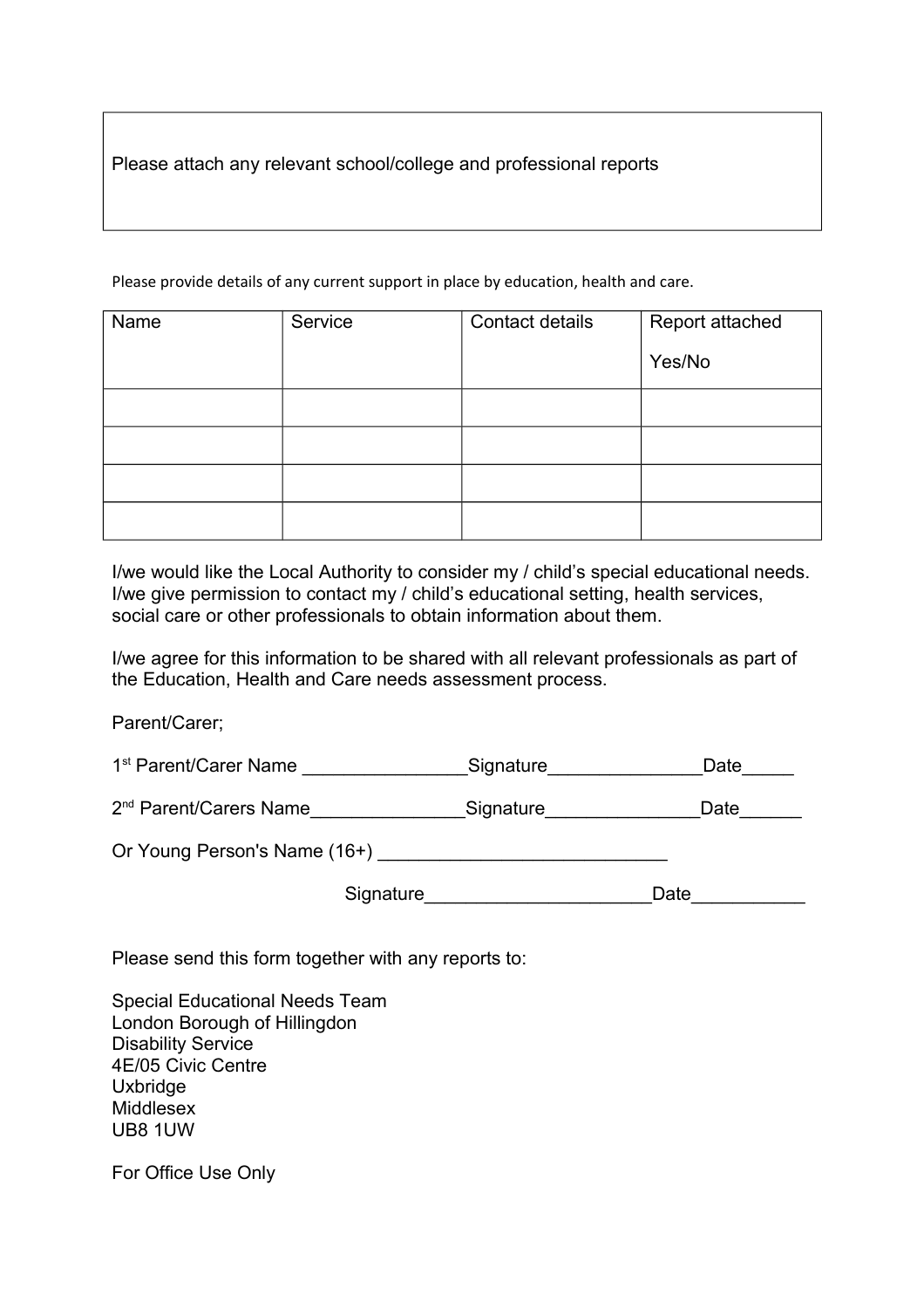| Date Received: | Response Due By: |
|----------------|------------------|
| SEN Officer:   | Panel date:      |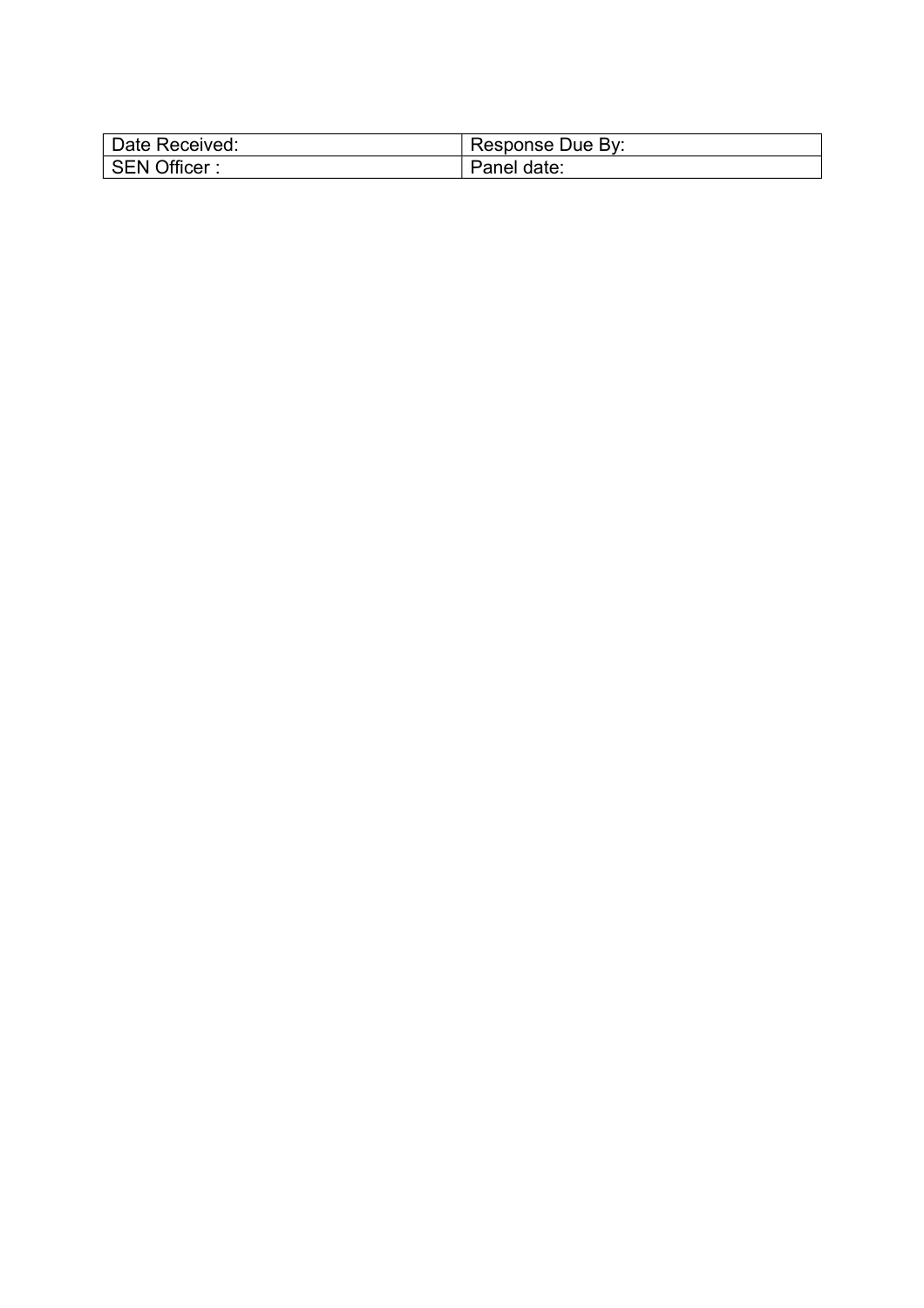

 **SEND Team - Early Intervention, Prevention & SEND Service** 

# **AGREEMENT TO SHARE INFORMATION BETWEEN PARTNER AGENCIES**

| <b>Child/Young Person's Details</b>                                                                                                                                                                                                                                                                                                                                                                                                                                                                                                                                                               |                                          |  |                   |  |
|---------------------------------------------------------------------------------------------------------------------------------------------------------------------------------------------------------------------------------------------------------------------------------------------------------------------------------------------------------------------------------------------------------------------------------------------------------------------------------------------------------------------------------------------------------------------------------------------------|------------------------------------------|--|-------------------|--|
| Name:                                                                                                                                                                                                                                                                                                                                                                                                                                                                                                                                                                                             |                                          |  | Date of<br>birth: |  |
| I understand and consent to Hillingdon Council gathering and sharing information in<br>order to complete an EHC Needs Assessment and to ensure well coordinated services<br>are provided to best meet my needs/the needs of my child.<br>I consent to the gathering and sharing of reports/information between all practitioners<br>and agencies in relation to all aspects of the statutory assessment process.<br>Examinations and assessments are required as part of the statutory assessment<br>process for special educational needs under Part 3 of the Children and Families Act<br>2014. |                                          |  |                   |  |
|                                                                                                                                                                                                                                                                                                                                                                                                                                                                                                                                                                                                   | This may include, but is not limited to: |  |                   |  |
| the child's/young person's school or education setting<br>$\bullet$<br>the Educational Psychology Service<br>$\bullet$<br><b>Social Care Services</b><br>$\bullet$<br>Health Services (such as a paediatrician, dietician, paediatric community nurse,<br>$\bullet$<br>health visitor, physiotherapy and occupational therapy, speech and language<br>therapy, GP, school nurse, Emotional Well Being and Mental Health Service)                                                                                                                                                                  |                                          |  |                   |  |
| I also consent to the ongoing monitoring of mine/my child's needs through the Annual<br>Review of my/their Education, Health and Care Plan (EHCP), if issued, in line with Part<br>3 of the Children and Families Act 2014.                                                                                                                                                                                                                                                                                                                                                                       |                                          |  |                   |  |
| Parent//Carer or                                                                                                                                                                                                                                                                                                                                                                                                                                                                                                                                                                                  |                                          |  |                   |  |
| <b>Young Person's</b>                                                                                                                                                                                                                                                                                                                                                                                                                                                                                                                                                                             |                                          |  |                   |  |
| <b>Name</b><br>(BLOCK CAPITALS)                                                                                                                                                                                                                                                                                                                                                                                                                                                                                                                                                                   |                                          |  |                   |  |
|                                                                                                                                                                                                                                                                                                                                                                                                                                                                                                                                                                                                   |                                          |  |                   |  |